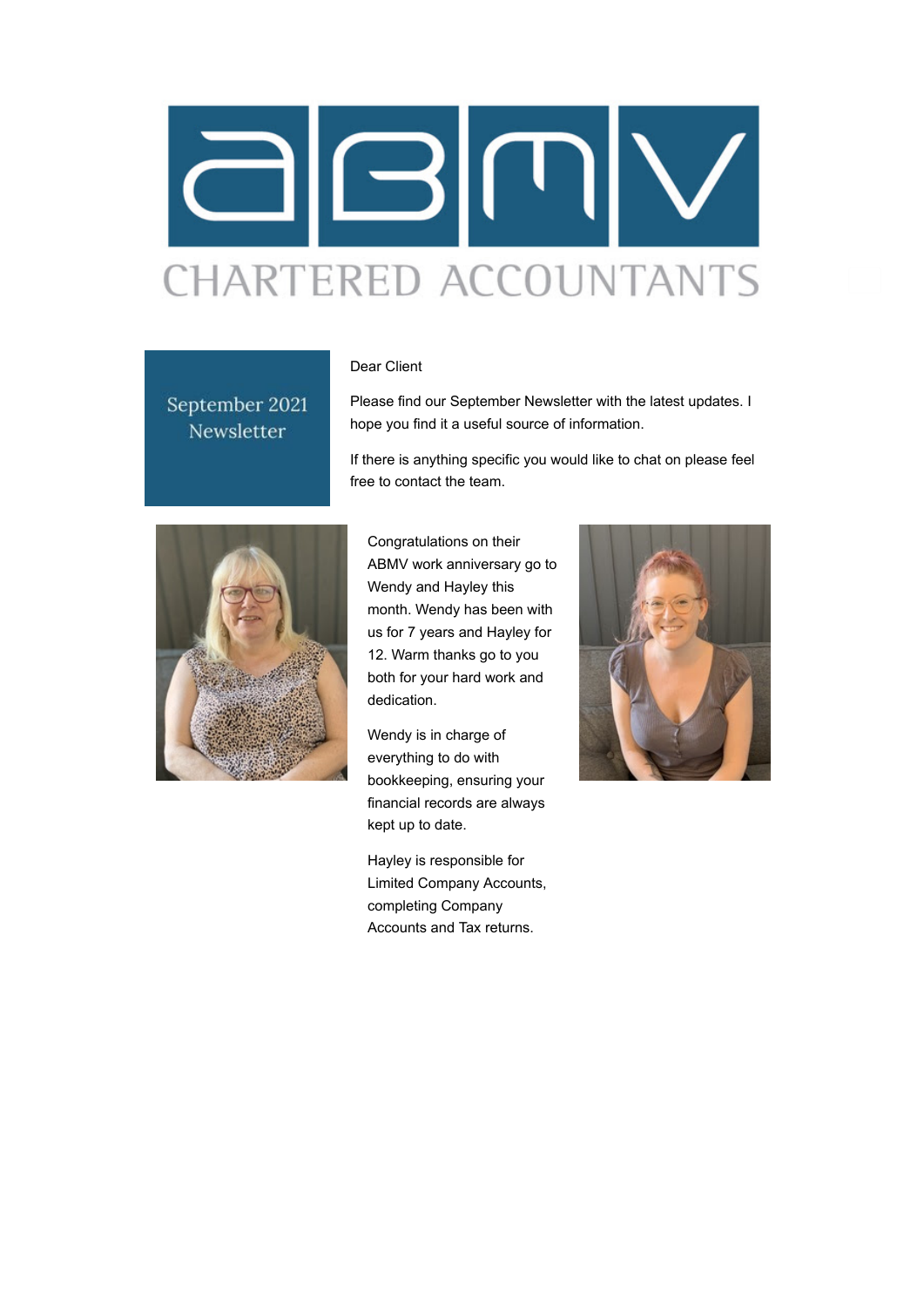ABMV is proud to announce it will be rolling out CCH OneClick cloud accounting software to selected clients in the coming months.

OneClick allows advisors and clients to connect through a cloud based workspace, in a secure way, for messaging and document exchange. This means one all-inclusive platform to allow 24/7 access to important documents. Additionally, the service will proactively support compliance processes while also being GDPRcompliant and gearing towards clients being MTD-ready.

The integration to this system is easy and requires very little time to get a client onboarded. Going forwards it will save time and allow clients to view all documents and previous tax returns with just a few clicks of a button. Services such as 'Digital Data Request & Review' will improve the efficiency of data collection and communication between ABMV and you as the client, allowing missing data to be pin-pointed and requested through the workspace.

For more information on CCH OneClick please click here.

### **Making Tax Digital (MTD)**

ABMV Ltd are partnering with Xero to ensure a smooth transition to Making Tax Digital for all our clients. MTD is a key part of the government's plans to make it easier for individuals and businesses to get their tax right and keep on top of their affairs.

HMRC's ambition is to become one of the most digitally advanced tax administrations in the world. Making Tax Digital is making fundamental changes to the way the tax system works – transforming tax administration so that it is:

- more effective
- more efficient
- easier for taxpayers to get their tax right

Please get in touch if you would like to find out more or click here



### **Claiming the Fifth SEISS Grant**

The deadline approaches for the fifth and final self-employed grant as the 5th SEISS grant expires on 30th September.

The self-employed have until the end of the month to apply for the final grant which is available via the self-employed income support scheme (SEISS). Everyone who is eligible for the last SEISS grant should have received a personal start date from HMRC in recent months. Click here for further information.



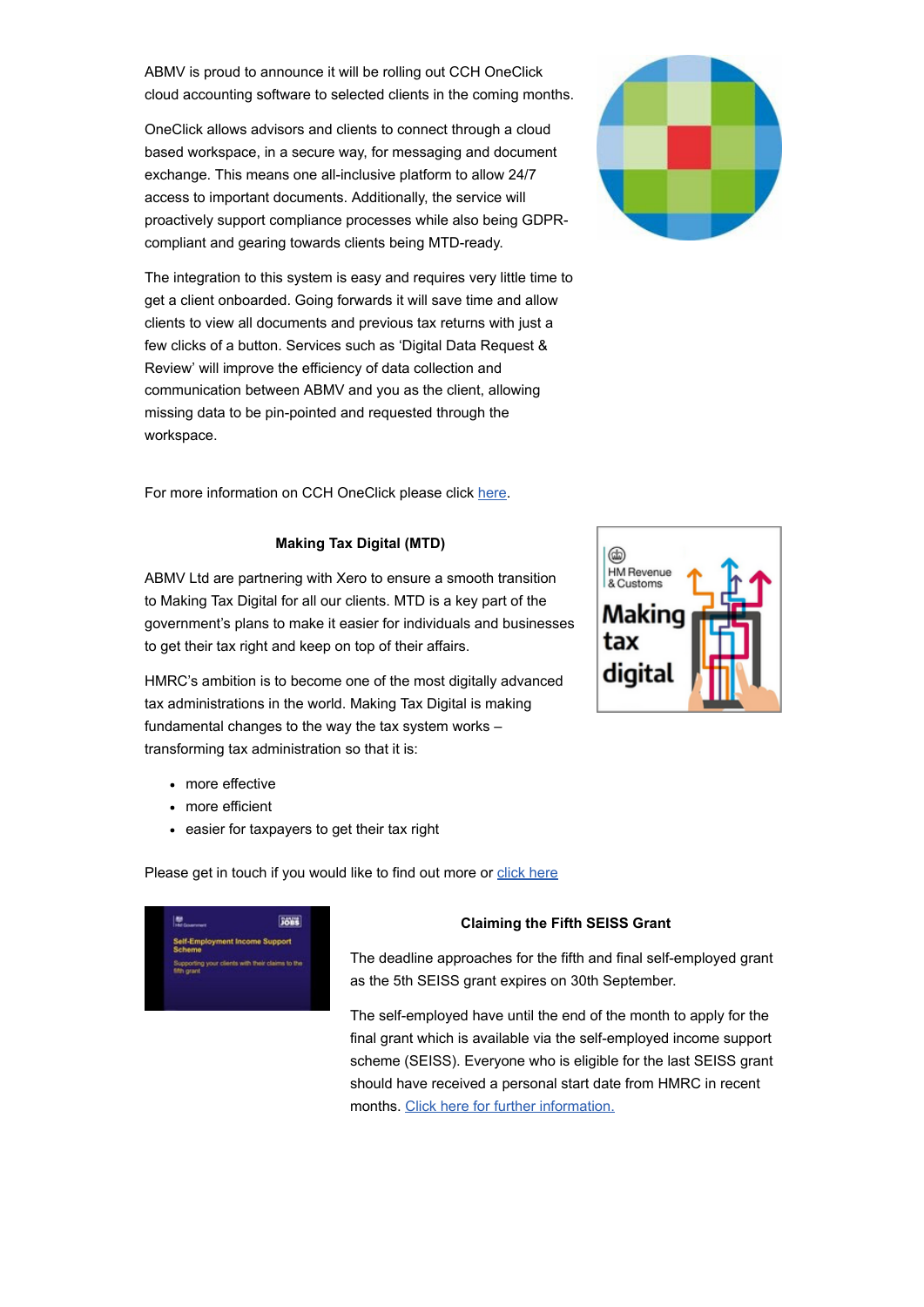#### **National Insurance increase from April 2022**

The Government have recently announced that from April 2022 there will be an increase in National Insurance Contributions:-

From 6 April 2022 to 5 April 2023 National Insurance contributions will increase by 1.25%. Expecting to raise £12bn a year, this will be spent on the NHS and social care in the UK. The increase will apply to:



- Class 1 (paid by employees)
- Class 4 (paid by self-employed)
- secondary Class 1, 1A and 1B (paid by employers)

The increase will not apply if you are over the State Pension age.



# **Coronavirus Job Retention Scheme - Ends 30th September 2021**

The Coronavirus Job Retention Scheme will be ending on 30th September 2021. Make sure you make your claims for September must be submitted by 14 October 2021 and any amendments must be made by 28 October 2021.The grant claims for employees furloughed in September are 60% of the employee's usual pay up to a maximum cap of £1,875.



### **Social Care changes**

- People will no longer pay more than £86,000 in care costs that is, for actual care, rather than accommodation - over their lifetime, from October 2023
- Once people have reached this cap, ongoing costs for personal care will be paid for by local authorities
- Those with between £20,000 and £100,000 in assets will get means-tested help towards costs from their local council
- Those who own less than £20,000 will not have to pay towards care costs from their assets at all, but might have to contribute from their income

### **Dividend Tax payments are set to rise**

Boris Johnson has confirmed plans to increase dividend tax by 1.25 percentage points - the same rate and at the same time as National Insurance contributions. This levy is designed to target those who own shares.

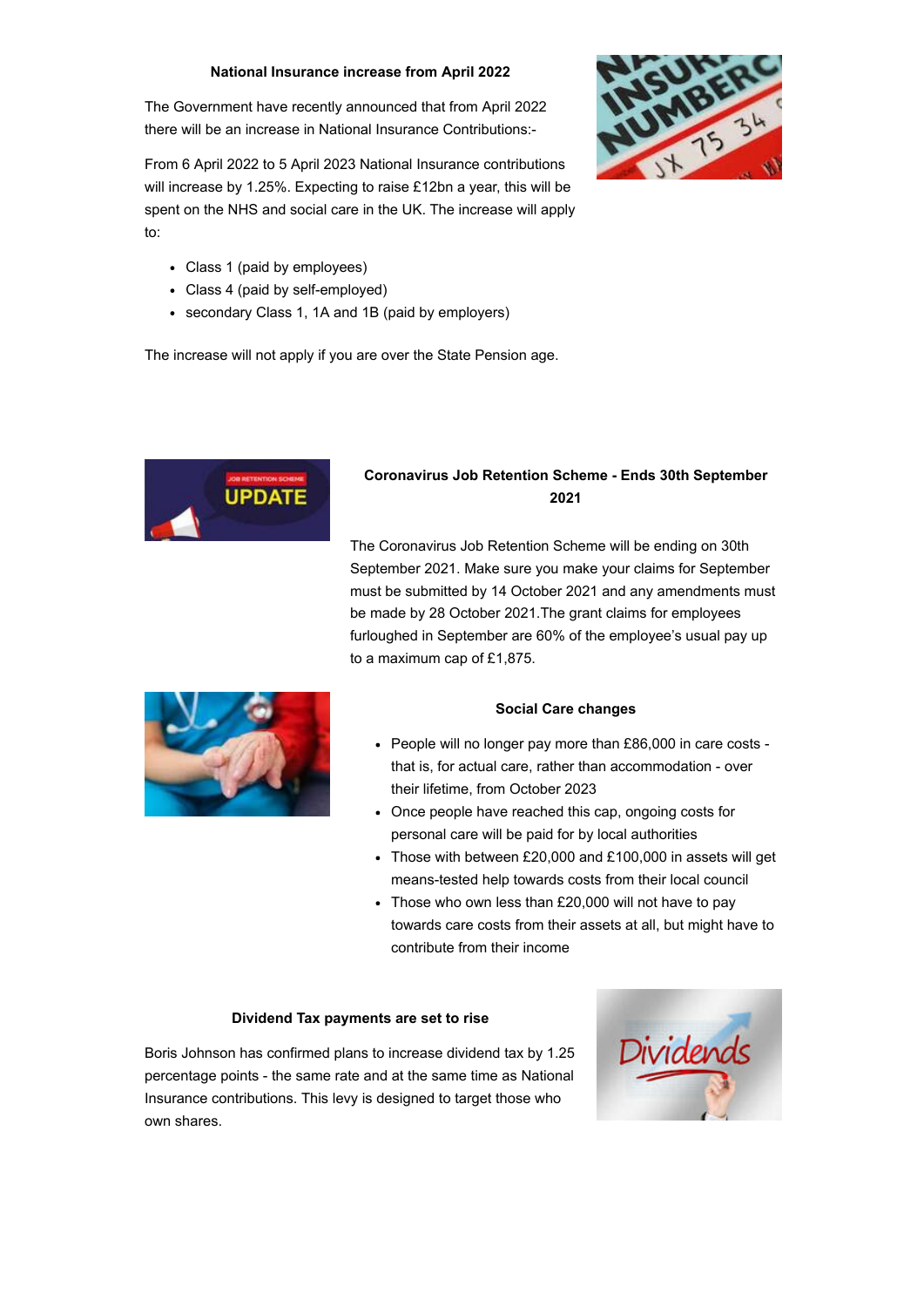

#### **Be Your Own Boss With a Transworld Franchise**

# **FOR SALE - Transworld Business Advisor Franchisees East & North Kent ME & CT Postcodes**

A fantastic local business broker franchise opportunity has just become available within our sister business Transworld Kent. If you're wondering whether Transworld Business Advisors is the right franchise for you, one of your hesitations may be around how our franchise model works.

Join the elite Transworld Business Advisors for a flexible, affordable, profitable business opportunity. As a trusted global franchise brand, we provide the training, support, and systems designed to enable you to deliver quality services as an exceptional business broker. Get in touch on 01732 317035

#### **Autumn budget 2021 - Date Announced**

The next Budget, along with the conclusions of the 2021 Spending Review, will be held on 27 October, Chancellor Rishi Sunak has confirmed.



Finally ...

Warm congratulations go to Hayley. Hayley married her knight in shining armour Kit Hawes Webb at Hever Castle last week.

Wishing you both a lifetime of love and happiness together.



**Points of Contact**

Chris - Personal tax

Hayley - Limited company

Mandy - Payroll and statutory

Wendy - VAT and bookkeeping

Many thanks and please contact us with any queries

# **Regards Chris Page FMAAT**

### **Personal Tax Manager**